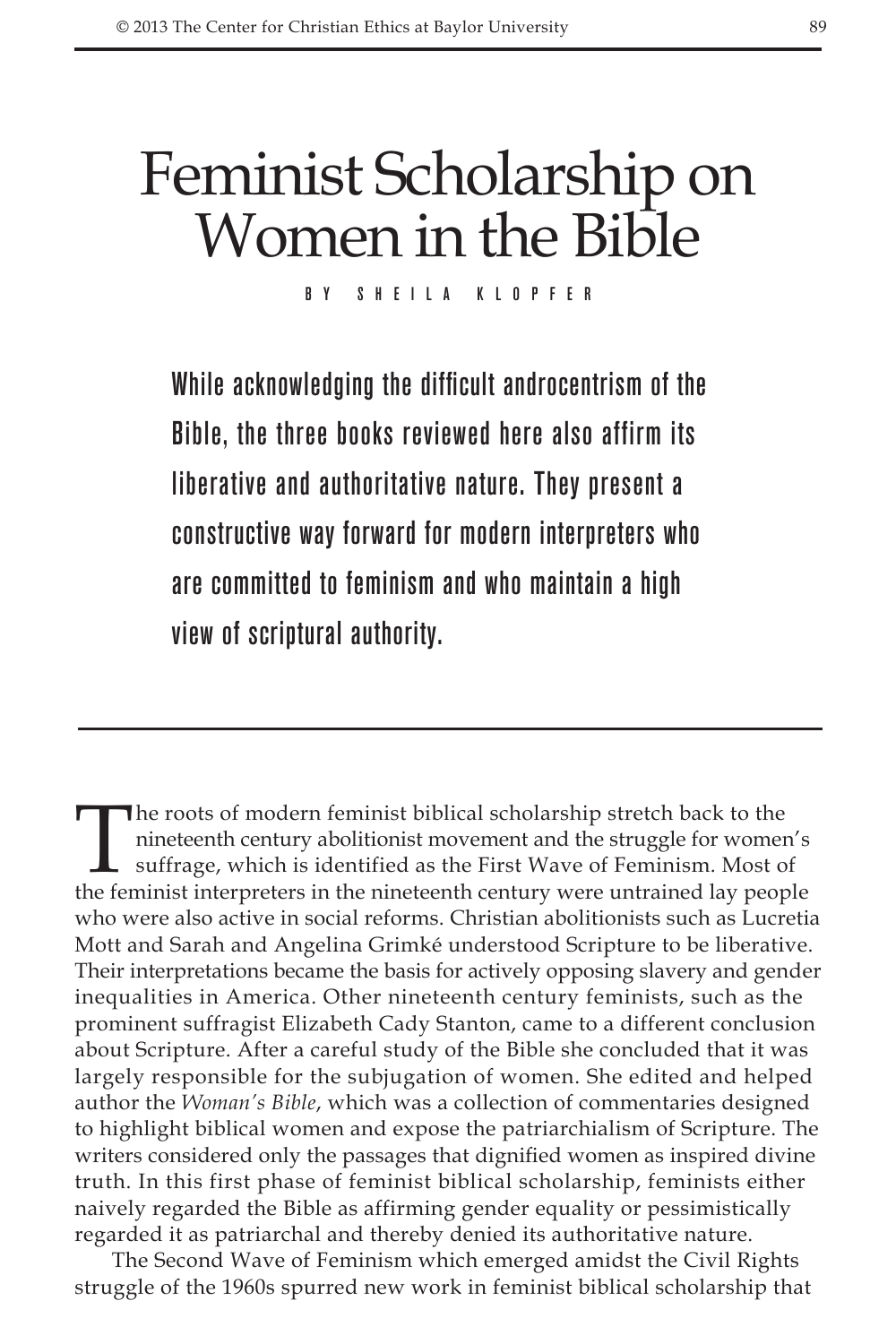was largely the labor of professional academics. Modern biblical scholarship utilizes historical criticism, which focuses on reading individual texts as ancient historical writings. The whole canonical nature of the Bible as God's word is overshadowed by a focus on Scripture as individual texts written primarily by men who lived in patriarchal cultures. Using historical criticism, feminists researched Scripture in an effort to highlight women and to reinterpret passages from a feminist perspective. Early on in the quest scholars such as Letty Russell, a theologian at Yale Divinity School, were optimistic that the real meaning of the text—one that affirmed gender equality—had been hidden by hundreds of years of androcentric and misogynist interpretations. Their task was to uncover the true meaning of those texts. To some extent this group of feminist biblical scholars was successful. From the Old Testament, they pointed to the female leadership of Deborah, who was a judge, warrior, and leader (Judges 4, 5). And they reclaimed the confident Shulammite woman who overcame Eve's curse (Song of Solomon). From the New Testament they argued that Jesus affirmed a discipleship of equals, one in which Mary Magdalene was central. And they identified Paul's female co-workers, women such as the prominent apostle Junia (Romans 16:7) and the minister and leader Phoebe (Romans 16:1-2).

Nonetheless with every positive scriptural example that affirmed women, there seemed to be ten more patriarchal texts that countered those examples. In carefully scrutinizing Scripture as a historical and literary document, some feminist scholars were less optimistic of its egalitarian nature. It appeared that apart from doing interpretative gymnastics, the plain meaning of Scripture was still very androcentric and oppressive of women. There is the sickening silence of women such as Dinah (Genesis 34) and the Levite's concubine (Judges 19), both of whom were raped by men and presented by biblical narrators as merely male property. And in the New Testament there are passages such as Ephesians 5:22-24, which calls wives in the Church to be subject to their husbands and 1 Timothy 2:11-15, which forbids women to teach or to have authority over men. Feminist theologians such as Mary Daly ultimately concluded that patriarchy in the Christian tradition was not merely the fault of sexist interpreters of the Bible; Scripture itself was hopelessly oppressive of women, subjugating them repeatedly under male authority. It seemed clear that the Christian God was a male God who sent a male Son leaving little room for women in this salvation history except as the handmaiden of men. This group of revolutionary feminists rejected altogether Scripture as authoritative.

It is in this interpretative tug-o-war that the feminist authors of the three books in this review enter the conversation. The three books include Carol Meyers, ed., *Women in Scripture: A Dictionary of Named and Unnamed Women in the Hebrew Bible, the Apocryphal/Deuterocanonical Books, and the New Testament* (Grand Rapids, MI: Wm. B. Eerdmans, 2001, 608 pp., \$50.00); Carolyn Osiek and Margaret Y. Macdonald with Janet H. Tulloch, *A Woman's Place: House*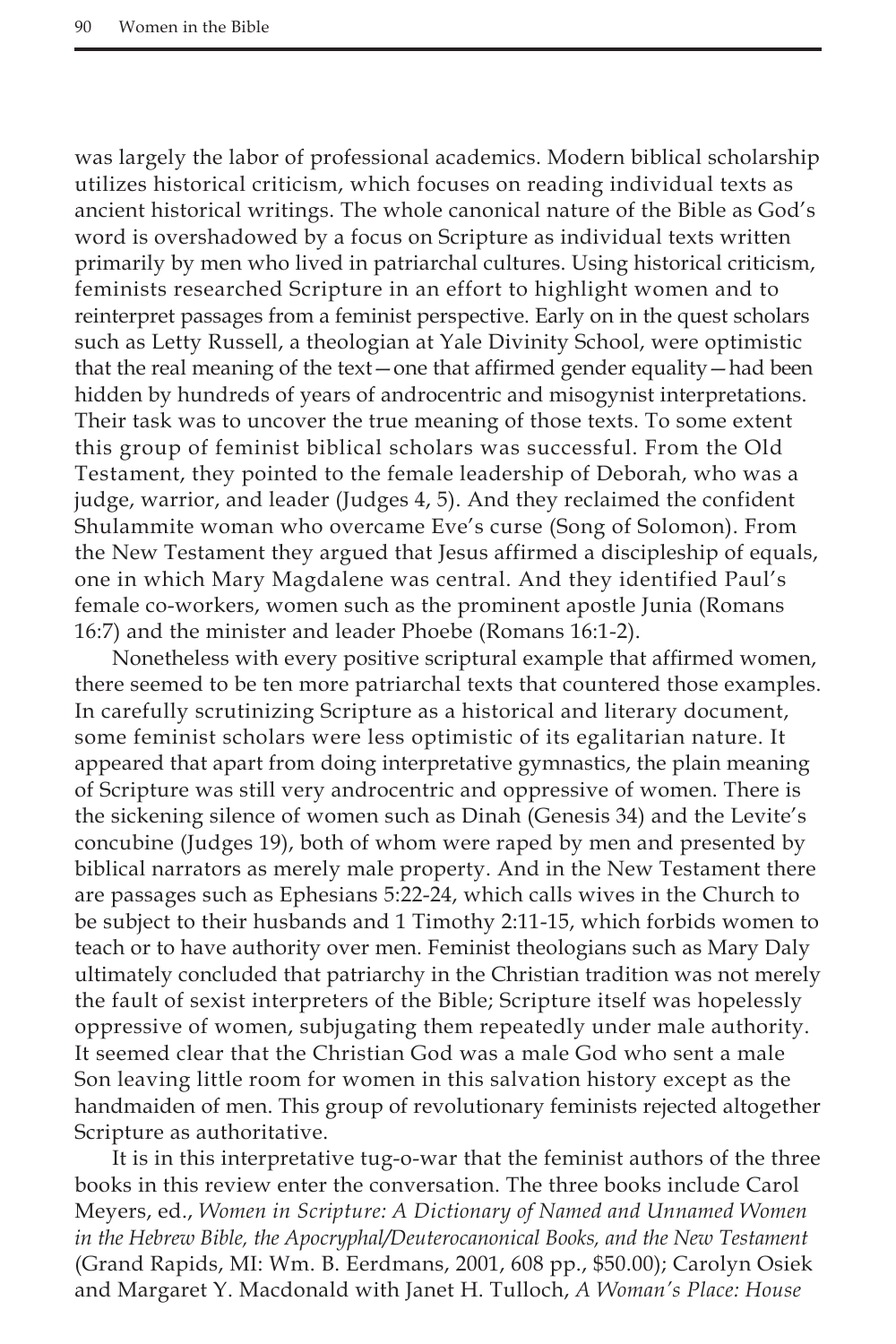*Churches in Earliest Christianity* (Minneapolis, MN: Augsburg Fortress Press, 2006, 356 pp., \$21.00); and Andrew Sloane, ed., *Tamar's Tears: Evangelical Engagements with Feminist Old Testament Hermeneutics* (Eugene, OR: Pickwick Publications, 2012, 398 pp., \$44.00). Each share the task of identifying women in Scripture and viewing the ways that they have been presented, hidden, and treated by the Biblical authors. They are attentive to the female images of God and how that shapes modern understanding of the full humanity of women. The scholarship in each tries to imaginatively fill in the gaps where the narrator of Scripture leaves a woman silent or fails to view an event from the female's perspective. They accomplish this by utilizing such tools as historical, social, archaeological, and anthropological research. Where these scholars do their most constructive work is in interpreting individual texts in light of a theological or canonical perspective, a task that modern historical criticism resists. These books acknowledge the difficult androcentric nature of Scripture, but they also affirm Scripture's liberative and authoritative nature. As such they present a constructive way forward for modern interpreters who are committed to feminism and who maintain a high view of scriptural authority.

More than seventy experts contributed entries to the *Women in Scripture* dictionary. This volume aids feminist scholarship in four significant ways. First, it joins the monumental task of collecting, recognizing, and giving voice to over 800 named and unnamed women in Scripture (the largest

group, not surprisingly, is unnamed women). Many of these women have gone unnoticed by feminists even after four decades of careful research. Second, it offers historical and social background information on the women's lives and experiences. Third, accompanying the historical concern is the careful attention to the Bible as literature. The biblical authors made decisions about how they did or did not portray women. Therefore

With historical, social, archaeological, and anthropological tools these scholars imaginatively fill in the gaps where Scripture fails to give the female's point of view. They interpret individual texts in light of a theological or canonical perspective.

each entry considers the passages as literature in an effort to determine whether sexism is encoded in the text itself. For example Mark 14:3-9 records the story of a woman who anoints Jesus' head. He prophecies that wherever the good news is proclaimed, her deed will be remembered. Ironically in this text, the biblical author does not name the woman, something the dictionary points out. The fourth contribution is the effort to identify false traditional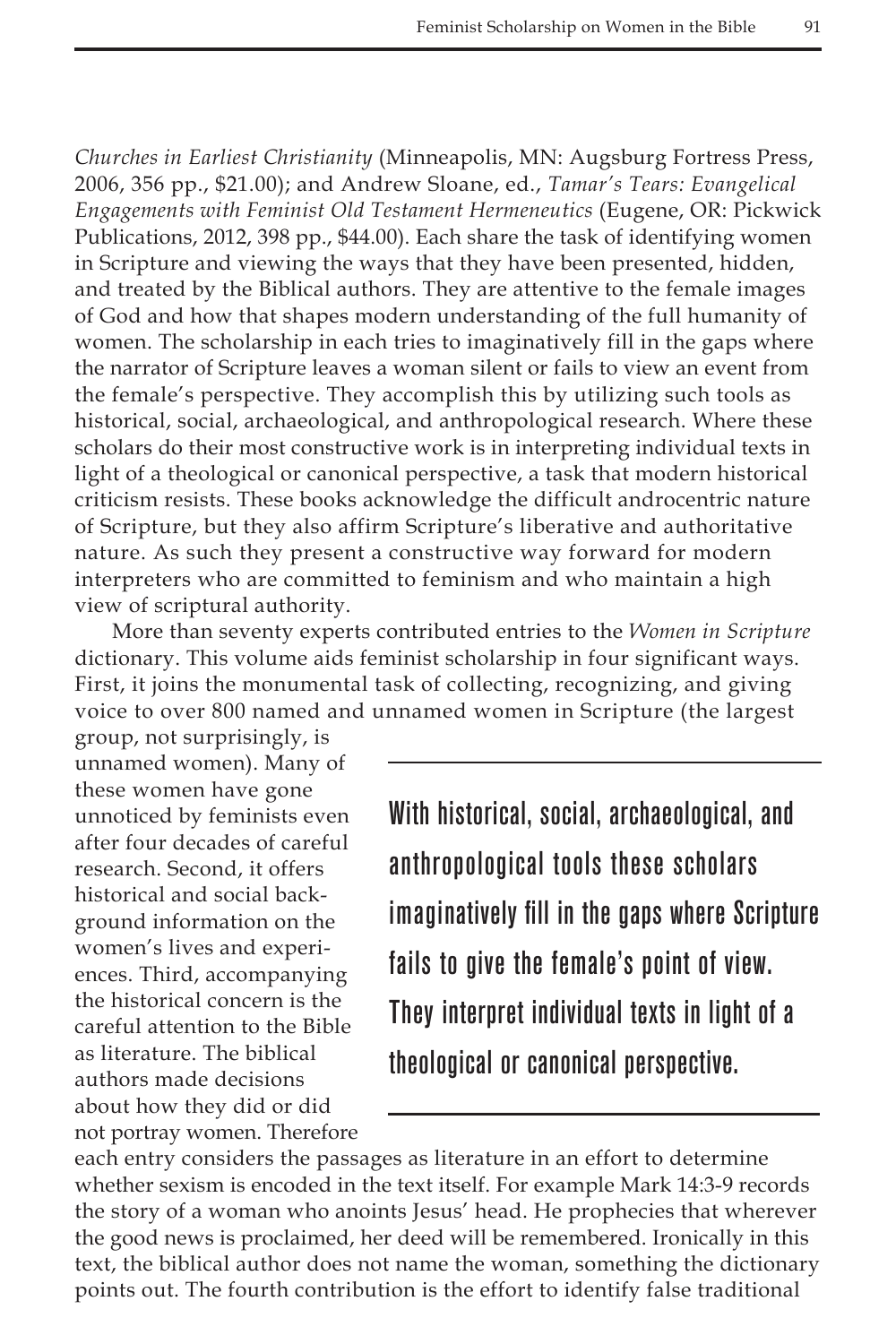interpretations of Scripture that still remain popular. For example many might be surprised to learn that Mary Magdalene, the most famous of Jesus' female disciples, has been regarded as a former prostitute in traditional history. Yet there is little scriptural evidence to support this claim. Instead she was a 'tower of strength' and the only women mentioned in all four Gospels. She provided economic support to Jesus and was present at his cross and resurrection, two of the most important events of the Christian faith.

In *A Woman's Place*, Osiek, MacDonald, and Tulloch have produced a sociohistorical study of women within the house churches of early Christianity. Rather than simply interpreting New Testament passages, the authors rely on the research into ancient Jewish and Greco-Roman society that has taken place in such disciplines as sociology, anthropology, and archaeology. In this way the authors are able to paint a portrait of what life might have been like in the early church.

Rather than taking sides on whether or not women in the early church served as ministers or were treated as equals in the modern sense of the word, the authors are honest about the patriarchal constraints as well as the freedoms early Christian women experienced. There is evidence of a movement toward greater social freedom for women throughout the Roman Empire in the first century. Women in the house churches, which met at the crossroad of the public and private spheres, benefited from these emerging freedoms. The authors found evidence that women served as hosts, patronesses, teachers, and leaders, participating in all levels of communal life. Most women in the early church were married or widowed, rather than ascetics as was the case in later church history. For example, Acts, Romans, and 1 Corinthians identify Paul's co-worker Prisc(ill)a who was a wife, artisan, missionary, and foreign immigrant. She was likely of higher status than her husband, Aquila. But the book does not present a utopian vision of gender equality or assume that all house churches were egalitarian in their practices. Women experienced more restricted roles. The household codes of Ephesians 5:22-24 call women to be dutiful wives, subjected to their husbands. And certainly female slaves suffered their own unique restrictions.

Overall the book's greatest contribution is its effort to focus on the ordinary lives of women in the early church. It addresses such topics as what it must have been like to be a child or a female slave. It offers a picture of the house church in terms of its ministry leadership patterns and formal worship services, but also reconstructs it in terms of the females' perspectives. These women worked in trades, managed households, gave birth, nursed babies, hired wetnurses, experienced the death of their infants, were abused by their masters, served as hostesses, and worked alongside others in Christian ministry.

*Tamar's Tears* provides a unique and equally valuable contribution to feminist biblical interpretation. This collection of essays is intent on interpreting the Old Testament in a way that is both feminist and evangelical. As feminists, the contributors affirm and promote the full humanity of